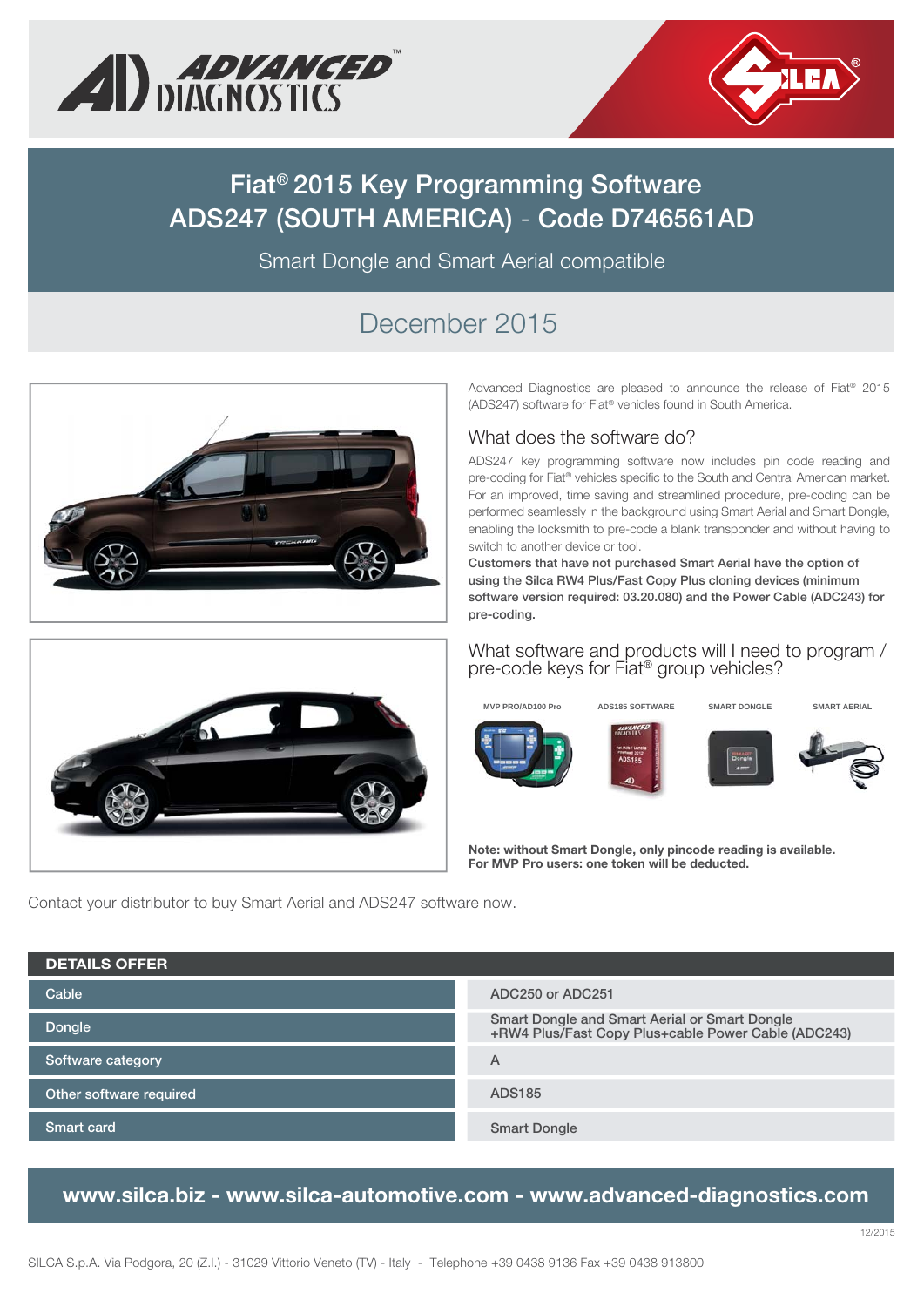



# **Fiat® Software Applications**

### Fiat® 2015 Software - ADS247 (South America)

| <b>TABLE</b>                                                      |                      |                           |                           |                           |                     |              |  |
|-------------------------------------------------------------------|----------------------|---------------------------|---------------------------|---------------------------|---------------------|--------------|--|
|                                                                   |                      | $\overline{\bullet}$      | $\overline{\mathbf{v}}$   | $\mathbf{S}$              | PRO                 | 2            |  |
| Fiat <sup>®</sup> Bravo (Blade)<br>2010 to 2014                   |                      | $\blacktriangledown$      |                           | $\blacktriangledown$      | ADC250 or<br>ADC251 | Smart Dongle |  |
| Fiat <sup>®</sup> Doblò (Blade)<br>2000 to 2003                   | $\blacktriangledown$ | $\blacktriangledown$      | $\blacktriangledown$      | $\blacktriangledown$      | ADC250 or<br>ADC251 | Smart Dongle |  |
| Fiat <sup>®</sup> Doblò (Blade)<br>2004 to 2012                   | $\checkmark$         | $\blacktriangledown$      |                           | $\blacktriangledown$      | ADC250 or<br>ADC251 | Smart Dongle |  |
| Fiat <sup>®</sup> Fiorino (Blade) VDO Cluster<br>2014 Onwards     | $\blacktriangledown$ | $\blacktriangledown$      | $\blacktriangledown$      | $\blacktriangledown$      | ADC250 or<br>ADC251 | Smart Dongle |  |
| Fiat <sup>®</sup> Fiorino (Blade) Marelli Cluster<br>2015 Onwards | $\blacktriangledown$ | $\blacktriangledown$      | $\blacktriangledown$      | $\blacktriangledown$      | ADC250 or<br>ADC251 | Smart Dongle |  |
| Fiat <sup>®</sup> Grand Siena (Blade)<br>2012 Onwards             | $\blacktriangledown$ | $\blacktriangledown$      | $\blacktriangledown$      | $\blacktriangledown$      | ADC250 or<br>ADC251 | Smart Dongle |  |
| Fiat <sup>®</sup> Idea (Blade)<br>2004 to 2012                    | $\blacktriangledown$ | $\blacktriangledown$      | $\blacktriangledown$      | $\blacktriangledown$      | ADC250 or<br>ADC251 | Smart Dongle |  |
| Fiat <sup>®</sup> Linea (Blade)<br>2008 to 2014                   | $\blacktriangledown$ | $\left(\checkmark\right)$ | $\left(\checkmark\right)$ | $\left(\checkmark\right)$ | ADC250 or<br>ADC251 | Smart Dongle |  |
| Fiat <sup>®</sup> Palio (Blade)<br>2000 to 2003                   | $\blacktriangledown$ | $\blacktriangledown$      | $\left( \bigvee \right)$  | $\blacktriangledown$      | ADC250 or<br>ADC251 | Smart Dongle |  |
| Fiat <sup>®</sup> Palio (Blade)<br>2004 to 2011                   | $\blacktriangledown$ | $\blacktriangledown$      | $\left( \bigvee \right)$  | $\blacktriangledown$      | ADC250 or<br>ADC251 | Smart Dongle |  |
| Fiat <sup>®</sup> Palio (Blade)<br>2012 Onwards                   |                      |                           |                           |                           | ADC250 or<br>ADC251 | Smart Dongle |  |

#### **Important Note:**

To prevent damage to Smart Dongle, ensure that the ignition is turned off when connecting the programmer to the vehicle.

Please visit the Advanced Diagnostics website **to see the Smart Aerial training video procedure.**

® All the brand and product names mentioned in this flyer are registered trademarks exclusive property of authorized manufacturers. Said trademarks or trade names are nominated only for the purposes of information in order to be rapidly identified.

### **www.silca.biz - www.silca-automotive.com - www.advanced-diagnostics.com**